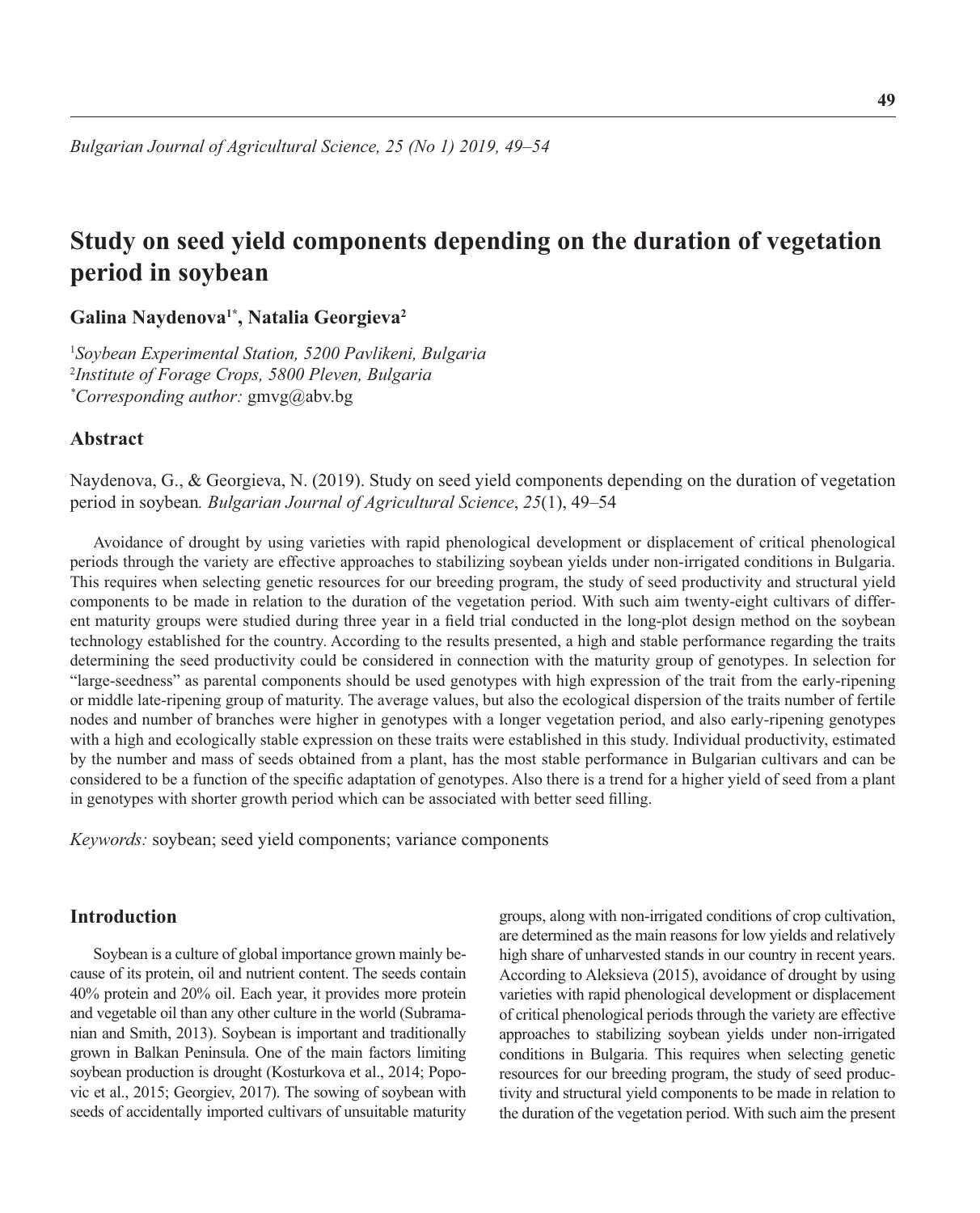study was conducted, which included modern non-GMO soybean cultivars cultivated in the countries of the Danube Region as well as Bulgarian cultivars.

#### **Materials and Methods**

Twenty-eight cultivars of different maturity groups were studied in a field trial conducted in the long-plot design method on the soybean technology established for the country. The experiment was carried out at the Soybean Experimental Station (Pavlikeni) during the period 2015-2017, on the soil type of leached chernozem. Mineral fertilization was not applied. The sowing was carried out in the second decade of April, at row-spacing of 70 cm and a sowing rate of 40 000 seeds/da. The following indicators were recorded by years: vegetation period (germination-harvesting), plant height (cm), number of branches, fertile nodes on the main stem and pods per plant, number and weight (g) of seeds per plant, absolute mass of seeds (g). Biometric measurements were determined in 10 plants of each genotype.

Dispersion analysis of structural elements of seed productivity was carried out by varieties and years and the component composition of the variation was established. The values of the ecological dispersion of the studied varieties were used for determining their stability during the different agrometeorological conditions of the experimental period.

The experiment included years with different rainfall quantities during the critical stages of reproductive development of soybean (Table 1). The first two experimental years were characterized by more favorable conditions in the flowering period - with corresponding monthly rainfalls for June of 86.4 and 67.6 mm, which were distributed uniformly by decades. In 2015 and 2016, the pod formation occurred in severe drought conditions - the rainfall sums in the second and third decade of July and the first decade of August were 20.2 and 0 mm, respectively. In 2017, the rainfall sum for the same period was considerably higher (48.9 mm).

#### **Results and Discussion**

The length of the cultivar growth cycle and seed maturity time have a complex genetic control that is regulated by temperature and photoperiod (Kurasch et al., 2017; Li et al., 2017). According to the phenological observations in the three experimental years, the cultivars included in the study under the agro-ecological conditions of Central North Bulgaria were grouped as follows: 5 very early-ripening cultivars (with a vegetation period of up to 110 days, group 00), 6 early-ripening ones (vegetation period up to 120 days, group 0), 14 middle early-ripening ones (up to 130 days, group I), and 4 middle late-ripening ones (vegetation period over 140 days, group II).

According to the variance component analysis of yield components (Table 2), more pronounced genotypic heterogeneity in the studied group of cultivars was observed by the traits of plant height, number of fertile nodes and branches, absolute mass of seeds. The variance regarding the number of pods per plant, which in broad-row cultivation of soybean correlated to the greatest extent with grain productivity (Aditya et al., 2011), was predominantly ecological. This was due to the different climatic conditions during the years, including the specific genotypic response to these conditions (Table 3). The same was observed in term of the indicators of individual productivity - number and mass of seeds per plant.

Genotypic differences were significant ( $P < 0.001$ ) for all observed traits (Table 3). The yield components ( $P < 0.001$ ;  $P < 0.01$ ) were also significantly influenced by the agro-climatic conditions of the experimental years.

|                            | <b>IV</b> | $\mathbf{V}$ | VI             | VII            | <b>VIII</b>    | IX   | X     |
|----------------------------|-----------|--------------|----------------|----------------|----------------|------|-------|
| 2015                       | 39.7      | 66           | 86.4           | 20.4           | 72.3           | 46.8 | 37.4  |
| I decade                   |           |              | 29.3           | 14             | 14.2           |      |       |
| II decade                  |           |              | 17.1           | 5.6            | 7.0            |      |       |
| III decade                 |           |              | 40.0           | 0.4            | 52.0           |      |       |
| 2016                       | 51.4      | 105.9        | 67.6           | 25.4           | 66.9           | 37.1 | 38.4  |
| I decade                   |           |              | 19.6           | 25.4           | $\mathbf{0}$   |      |       |
| II decade                  |           |              | 27.6           | $\overline{0}$ | 34.5           |      |       |
| III decade                 |           |              | 28.4           | $\theta$       | 32.4           |      |       |
| 2017                       | 58.5      | 82.4         | 37.8           | 98.9           | 8              | 21.5 | 117.5 |
| I decade                   |           |              | 18.5           | 50.5           | 0.5            |      |       |
| II decade                  |           |              | 19.3           | 22.4           | $\overline{0}$ |      |       |
| III decade                 |           |              | $\overline{0}$ | 26.0           | 7.5            |      |       |
| Average for 50-year period | 48.7      | 67.1         | 58.1           | 58             | 50.8           | 46.8 | 37.4  |

**Table 1. Rainfall sums by months and decades of the vegetation period of soybean**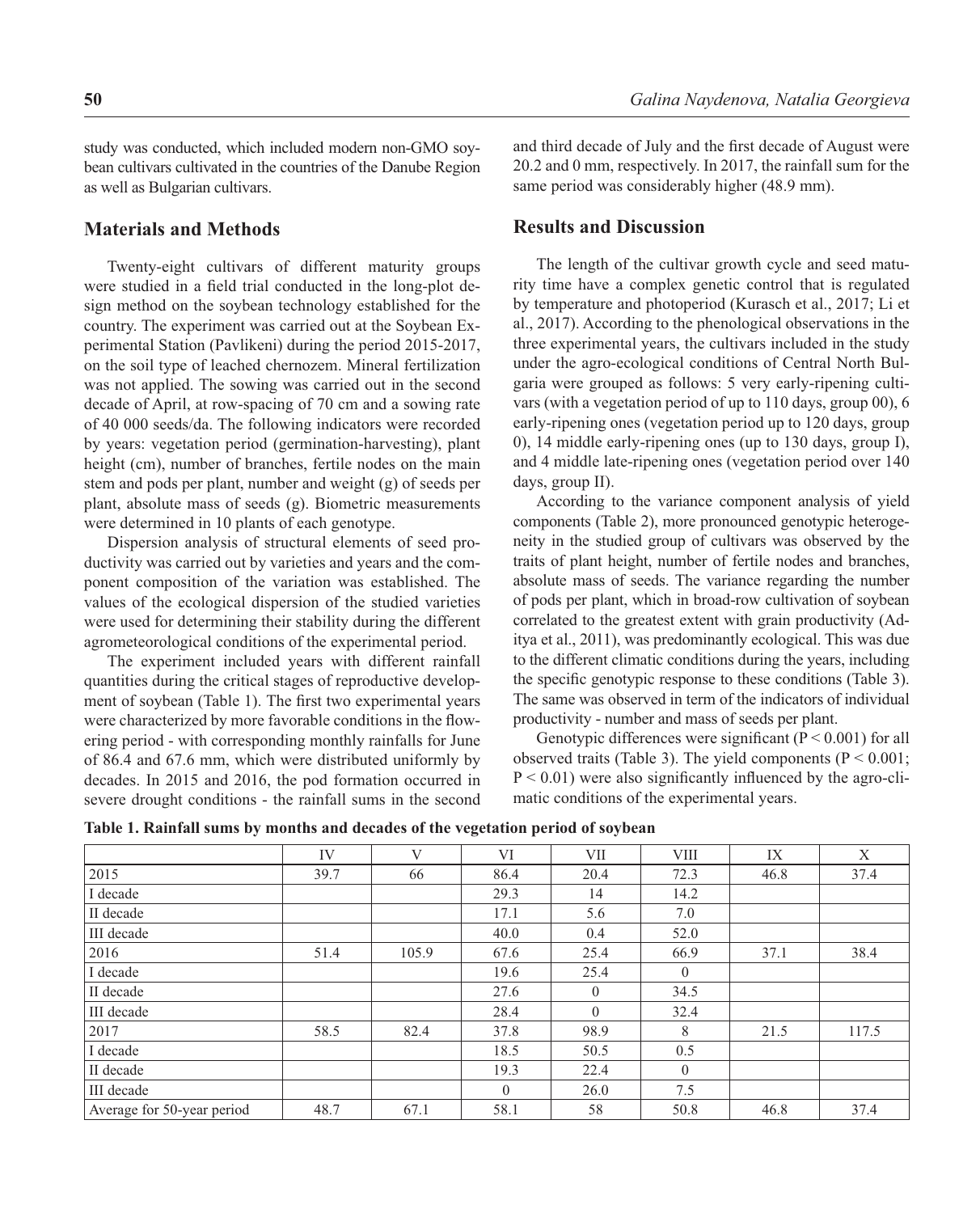|            | Plant height,<br>cm | Fertile nodes,<br>number | Branches,<br>number | Number of<br>pods/plant | Number of<br>seeds/plant | Seed mass/<br>plant | $1000$ seeds<br>mass |
|------------|---------------------|--------------------------|---------------------|-------------------------|--------------------------|---------------------|----------------------|
|            |                     |                          |                     |                         |                          |                     |                      |
| Average    | 83.0                | 14.0                     | 1.9                 | 42.8                    | 81.3                     | 9.9                 | 121.3                |
| min        | 52.4                | 10.3                     | 0.6                 | 25.3                    | 49.0                     | 5.8                 | 87.3                 |
| max        | 106.5               | 17.4                     | 3.8                 | 84.0                    | 124.0                    | 16.2                | 152.2                |
| $\sigma^2$ | 100.52              | 3.74                     | 1.81                | 461.67                  | 1786.61                  | 32.84               | 755.57               |
| $\sigma^2$ | 114.92              | 2.24                     | 0.48                | 51.87                   | 146.70                   | 4.08                | 199.80               |
| $\sigma^2$ | 215.44              | 5.98                     | 2.29                | 513.54                  | 1933.30                  | 36.92               | 955.37               |

**Table 2. Average values, limit values and components of variance regarding the structural elements of yield in soybean cultivars**

Table 3. Significance and extent of factorial impact

|                       | G         | $\eta_{\text{G}}^2$ |           | $\eta_{\nu}^2$ | $G*Y$     | $\eta_{\,G^*Y}^2$ |
|-----------------------|-----------|---------------------|-----------|----------------|-----------|-------------------|
| Plant height, cm      | P < 0.001 | 0.56                | P < 0.001 | 0.12           | P < 0.001 | 0.20              |
| Fertile nodes, number | P < 0.001 | 0.42                | P < 0.001 | 0.04           | P < 0.001 | 0.21              |
| Branches, number      | P < 0.001 | 0.29                | P < 0.001 | 0.08           | P < 0.001 | 0.17              |
| Number of pods/plant  | P < 0.001 | 0.13                | P < 0.001 | 0.04           | P < 0.001 | 0.34              |
| Number of seeds/plant | P < 0.001 | 0.15                | P < 0.01  | 0.02           | P < 0.001 | 0.33              |
| Seed mass/plant       | P < 0.001 | 0.17                | P < 0.001 | 0.03           | P < 0.001 | 0.35              |
| 1000 seeds mass, $g$  | P < 0.001 | 0.35                | P < 0.001 | 0.25           | P < 0.001 | 0.13              |

The highest average values of plant height were recorded for the Romanian early cultivars Onix (106.5 cm) and Felix (100.1 cm) - Fig. 1a. The trait had a lower ecological dispersion  $(\sigma^2 e)$  in cultivars with a longer vegetation period. The most stable phenotypic expression in years was observed in the middle early-ripening cultivars Pavlikeni and Isidor, and in the early-ripening cultivars PN91M10 and Felix. It was established a slight tendency to increase the value of the trait in genotypes with a longer vegetation period.

The high-growing early cultivars Felix and Onix form the largest number of fertile nodes – 17.4 and 16.5, respectively (Fig. 1b). The mean values, but also the ecological dispersion of the trait are higher in the genotypes from a middle late-ripening group.

The studied cultivars formed an average of 0.6 to 3.8 branches per plant (Fig. 1c). Bulgarian cultivars Richi, Avigeya, Rosa and Daniela had the highest average values for this indicator. A high and ecologically stable performance was recorded in the ultra early-ripening Romanian cultivar Romantika. There was a clear tendency in more late-ripening genotypes to form more branches, but also a greater variation in the values of the indicator depending on the year conditions.

The average number of pods formed by a plant depending on the genotypic factor ranged from 25.3 to 84.0 (Fig. 1d). It was not established a relationship between the number of pods and the early maturing of genotypes included in the

experiment. The highest values were recorded for the ultra early-ripening cv. Romantika and middle early-ripening cultivars Cristine, Avigeya and Zora. For the first two cultivars, the indicator varied greatly depending on the ecological factor, respectively the conditions by years. The Bulgarian cultivars Srebrina and Rosa were distinguished by an exceptionally stable performance regarding this trait. It was observed also a slight tendency for higher ecological dispersion of the indicator in genotypes with a longer vegetation period. According to the results of the dispersion analysis, the variance on this indicator was predominantly non-additive, due to the interaction genotype x year (Table 3).

The cultivars also differed significantly in terms of the individual plant productivity traits. The number of seeds obtained from a plant ranged from 49.0 to 124.0 (Fig. 1e). High and stable values were recorded by years in the middle early-ripening cultivars Zora and Avigеya and early-ripening cv. Felix. It was not observed a tendency for an influence of the vegetation period, respectively, of the differences in the duration of the reproduction R5-R6 stages, on the number of seeds formed by a plant. Seed number differences was not related to maturity groups also according to the results of the studies of other authors (Rotundo et al., 2012; Santachiara et al., 2017).

The seed mass obtained from a plant was from 5.8 to 16.2 g (Fig. 1f). There is a significant trend for a higher yield of seed from a plant at in genotypes with shorter growth period.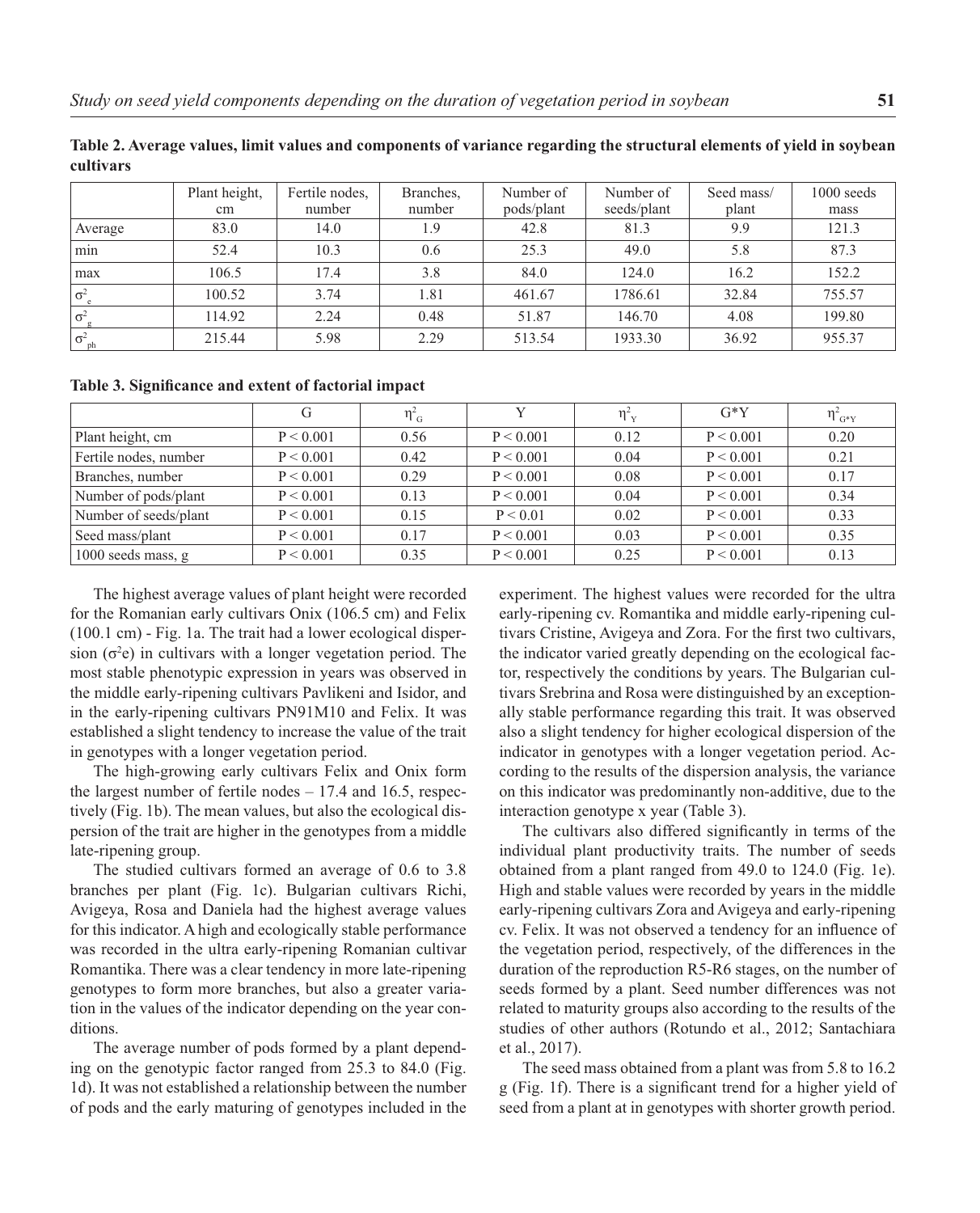

a) Plant height (cm)

c) Number of branches

formed by a plant

d) Number of pods per plant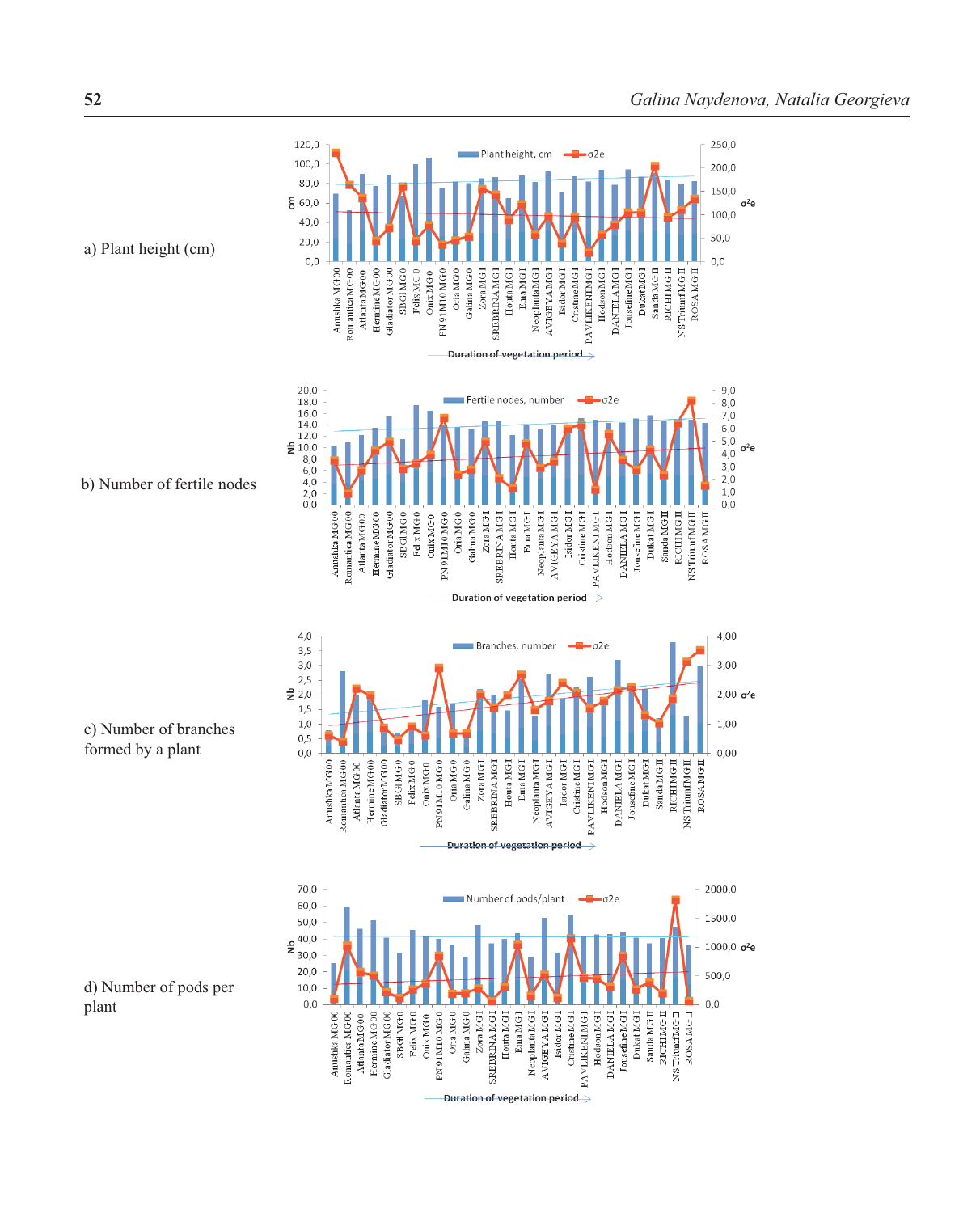

**Fig. 1. Average values and ecological dispersion of the main traits in soybean genotypes, a-g** 

The highest productivity for the study period was recorded in the ultra early-ripening cv. Romantika and the middle early-ripening cv. Cristine, but the values of the indicator for both genotypes varied greatly under the influence of the ecological factor. In contrast, the Bulgarian middle earlyripening cultivars Pavlikeni and Srebrina, and the middle late-ripening cv. Rosa stood out with the lowest variation of seed productivity by years. Also, according to the trendline of ecological dispersion, the individual productivity had a

more stable performance in later-ripening cultivars (Fig. 1f).

The cultivars studied also differed substantially in the absolute mass of seeds (Fig. 1g). The large-seedness had a stable phenotypic expression in Rosa and Daniela, as well as in considerably earlier-ripening cultivars Romantika and Gladiator. It is important to note that the reproductive stages R7-R8 (grain filling) in the first two genotypes occurred in the third decada of August, and in the early-ripening genotypes Romantika and Gladiator - in the second to third deca